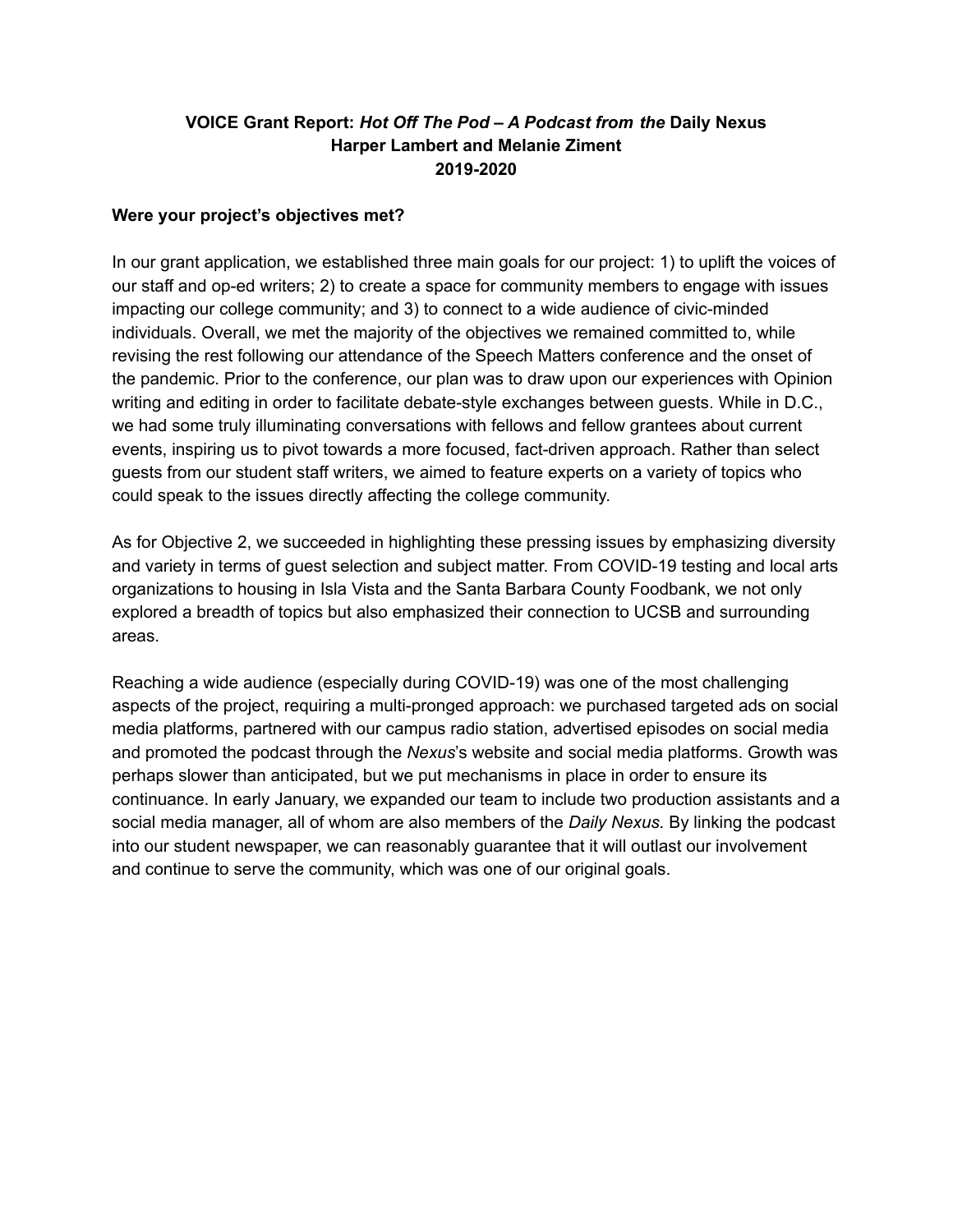## **Who attended, listened, etc. and how many?**

# **Episodes**

| Name                                                                                  | Length   | Plays   | Ads         | Date                     | <b>Status</b> |                                            |
|---------------------------------------------------------------------------------------|----------|---------|-------------|--------------------------|---------------|--------------------------------------------|
| Fueling Futures: Food Banks and the Fight Against Food<br>Insecurity                  | 30:41    | $\circ$ | 0           | Published on<br>4/30/21  |               | 0.0.0                                      |
| Kids in a Candy Store: SBIFF's Haven for Santa Barbara<br>Moviegoers                  | 31:10    | 26      | 0           | Published on<br>4/16/21  |               | $\begin{array}{ccc} 0 & 0 & 0 \end{array}$ |
| A Glimpse into the Past, Present and Future of Juvenile<br>Justice                    | 27:30    | 47      | 0           | Published on<br>3/5/21   |               | $\alpha \cdot \alpha \cdot \alpha$         |
| "Words Without Action is Just Lip Service": Students<br><b>Against Sexual Assault</b> | 46:58    | 55      | 0           | Published on<br>2/19/21  |               | 0.0.0                                      |
| Homing In on Housing Issues in Isla Vista                                             | 27:25    | 61      | 0           | Published on<br>2/5/21   |               | 0.0.0                                      |
| "If We're Cutting the Arts, Then What Are We Fighting<br>For?"                        | 32:17    | 58      | $\circ$     | Published on<br>1/22/21  |               | 0<0<                                       |
| The Latest on COVID-19 and Case Tracking Tech with Dr.<br>Ali Javanbakht              | 35:00    | 91      | 0           | Published on<br>11/27/20 |               | 0<0<                                       |
| How Social Media is Mobilizing Activism                                               | 01:08:05 | 125     | $\circ$     | Published on<br>11/13/20 |               | $\alpha \cdot \alpha \cdot \alpha$         |
| Election 2020: Breaking Down the Ballot with Campus<br>Dems                           | 34:43    | 77      | O           | Published on<br>10/30/20 |               | $0\quad 0\quad 0$                          |
| UC Admissions Scandal Exposes an Unlevel Playing Field                                | 29:57    | 130     | $\mathsf O$ | Published on<br>10/16/20 |               | $0\cdot 0\cdot 0$                          |
| The Billion-Dollar Battle to Build A Telescope on Sacred<br>Land                      | 33:30    | 161     | $\mathsf O$ | Published on<br>10/2/20  |               | $\begin{array}{ccc} 0 & 0 & 0 \end{array}$ |
| Coming Soon: Hot Off The Pod                                                          | 01:25    | 84      | $\circ$     | Published on<br>9/24/20  |               | $0\cdot 0\cdot 0$                          |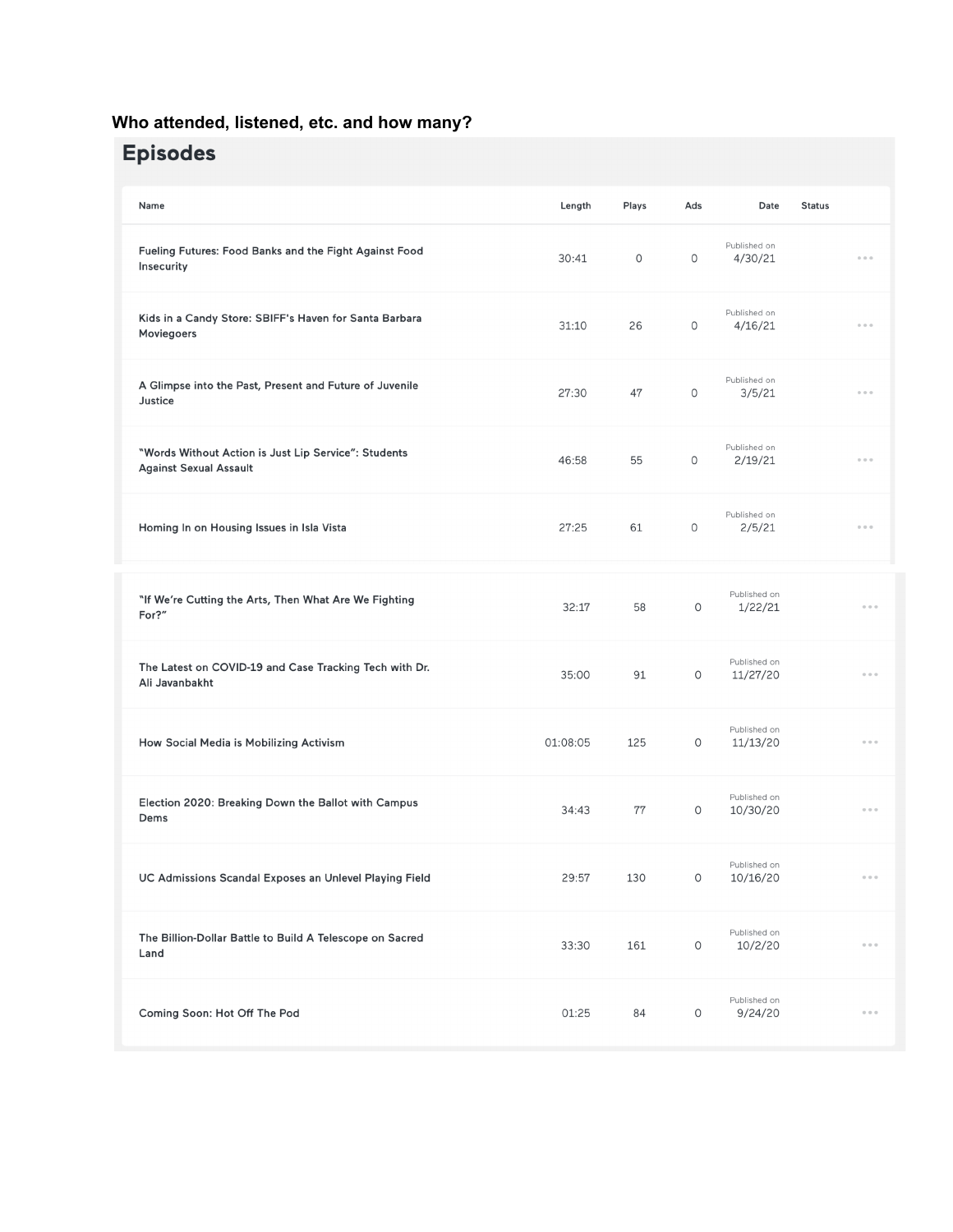## **What demographics did attendees represent (students, staff, etc.)?**

The following charts are taken from our podcast hosting platform Anchor, which gives us insights into our audience demographics. Additionally, we have been able to get a few of our episodes aired on the UCSB campus radio station KCSB, which reaches a large student audience.

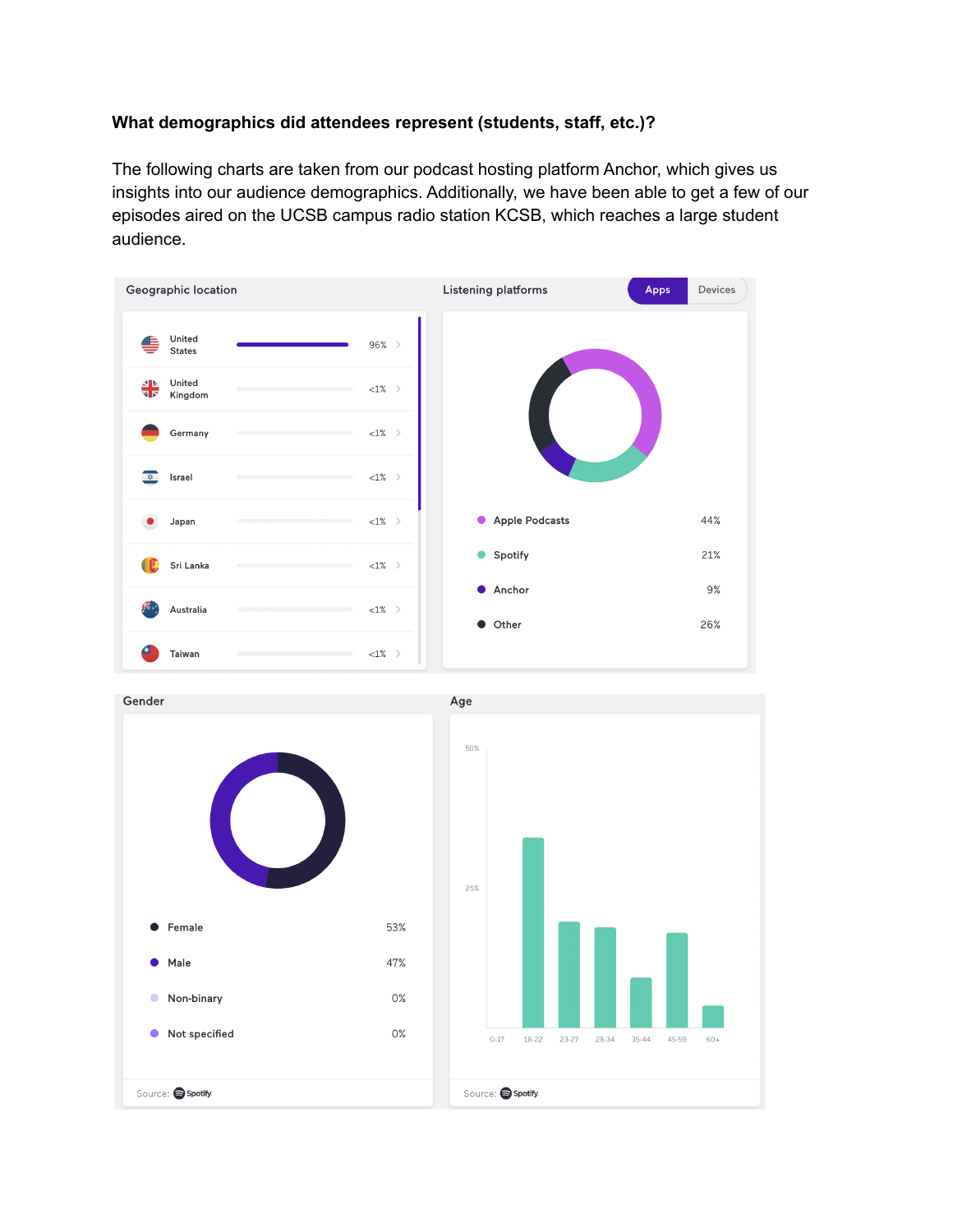#### **What were your actual expenses?**

| <b>ITEM</b>               | COST            |  |
|---------------------------|-----------------|--|
| Microphone w stands x3    | \$99 each       |  |
| Foam microphone covers    | \$8             |  |
| Zoom H5 recorder          | \$280           |  |
| <b>TOTAL GRANT: \$800</b> |                 |  |
| <b>TOTAL SPENT: \$585</b> |                 |  |
|                           | LEFTOVER: \$215 |  |

| Zoom H6 recorder          | \$329                     |  |  |
|---------------------------|---------------------------|--|--|
| Promotion (Instagram Ads) | \$150                     |  |  |
|                           | TOTAL 2nd GRANT: \$870    |  |  |
|                           | Leftover \$215<br>$+$     |  |  |
|                           | \$1,085<br>$=$            |  |  |
|                           | <b>TOTAL SPENT: \$479</b> |  |  |
|                           | LEFTOVER: \$606           |  |  |

Our plan is to spend the remainder of our funds before the end of this school year. We have planned for the following expenses:

- \$10 for a better microphone stand
- \$300 promotional materials and merchandise: stickers, mugs, t-shirts
- \$300 social media promotion posts

#### **What was challenging about completing your project?**

Of course, COVID-19 has made aspects of our project especially challenging. It was our intention to record our episodes in-person so that our guests would be comfortable and the conversations would be more free flowing — COVID has not allowed that to happen.

Additionally, we have struggled with promoting our project to our campus community. Our original plan was reliant on having students in-person and on campus, which would have allowed us to pass out stickers and flyers and spread the word to friends, fellow students, and other members of the UCSB community through word of mouth. Since many students are scattered across the country now and we are unable to gather in-person, we have had to change our promotion to take place mostly through social media. Our hope is that we will be able to continue to grow our project next year through more in-person promotion.